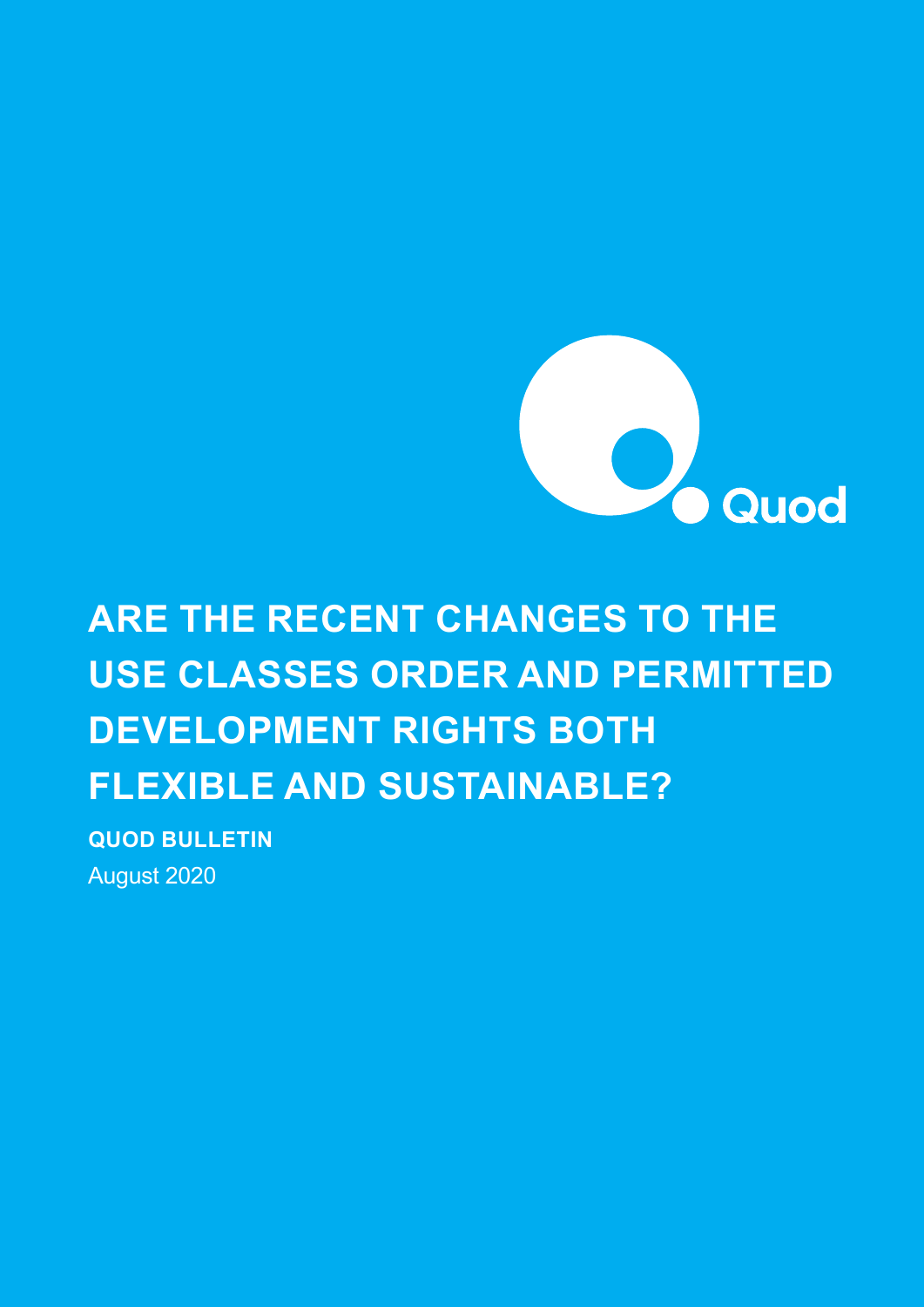

#### **1. Introduction**

- 1.1. Significant changes to the planning legislative landscape are afoot which are likely to fundamentally alter the way our high streets function and accelerate housing delivery.
- 1.2. Ultimately, some forms of development will no longer need planning permission, speeding up the delivery of development. But is it quite that simple? We have taken the time to consider the details and implications to give you the big picture.
- 1.3. This bulletin focusses on amendments to the Use Classes Order (1987) and General Permitted Development Order (2015) and provides our insights on their potentially wide-ranging effects.
- 1.4. We also note the recent announcement by Robert Jenrick, Secretary of State for Housing, Communities and Local Government.

#### Further reforms to the planning system?

- 1.5. At the weekend Robert Jenrick set out in a newspaper article more information on the Government's wider reforms to the planning system which he has said will be published this week.
- 1.6. The article suggests a move to a more 'zonal' approach with land in each area being mapped into three types of zone – growth, renewal or protection – with detailed rules for each zone. Where proposed development meets those rules it should be granted planning permission. It is not yet clear whether this will involve primary legislation or whether the Government will instead require Local Plans to take a different format and to extend Permission in Principle and Local Development Orders, which are currently part of statute but rarely used. The detail has not yet been published and it is likely that such changes to the system will take time to be enacted and bed in and it is therefore too early to advise on the implications for Clients. Quod will advise once there is more clarity on the reforms to help Clients navigate through what could be very radical changes.
- 1.7. Quod will also continue to engage with Clients and Government to make practical suggestions which can help deliver shared ambitions for growth, both in the short and longer term.

#### **2. Amendments to the Use Classes Order**

#### The Facts

- 2.1. Amendments to the Use Classes Order come into force on 1st September 2020 which will sweep away some of the current Use Classes and at the same time create new Use Classes that are intended to better represent modern business operations.
- 2.2. The main change brings more flexibility. Use Classes A1 (retail), A2 (financial and professional services), A3 (restaurants and cafes), B1 (business), parts of D1 (nonresidential institutions) and D2 (assembly and leisure) will be combined into a single new Use Class: *Class E Commercial, Business and Service.* Changes between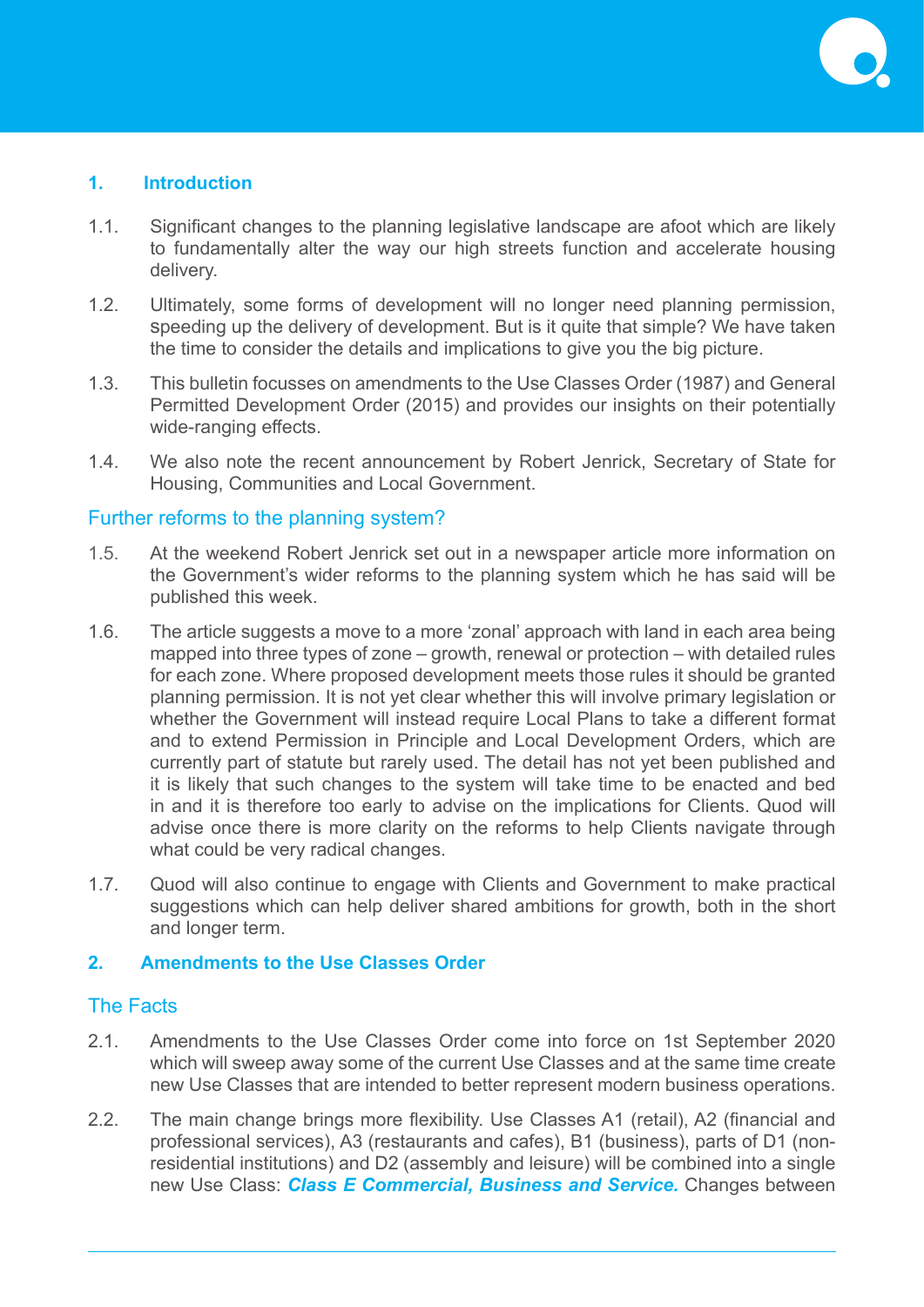these uses will no longer constitute "development" and will not require planning permission.

- 2.3. To protect some elements of the D-Use Classes from the above changes, two further new classes have been created:
	- **•** *Class F.1 Learning and Non-residential institutions*
	- **•** *Class F.2 Local Community Use*
- 2.4. Other uses are either unchanged or would become Sui Generis (a Use Class of their own).
- 2.5. A full graphical guide is appended to this bulletin.
- 2.6. Planning applications submitted before 1st September 2020 must be determined against the current Use Classes, even when the decision is made on or after that date. Once the permission is implemented, the building or land will thereafter fall within one of the new Use Classes, unless expressly prevented via planning control (condition or legal agreement). Existing permitted development rights will continue to apply until 31st July 2021 by when the General Permitted Development Order is expected to be updated.
- 2.7. Article 4 Directions, which remove permitted development rights for specific areas, made before 1st September must comply with the current Use Classes Order until 31st July 2021. This has the effect of temporarily overriding the amended Use Classes Order until that end date.

# Quod's Insights

- 2.8. The amendments provide a significant overhaul of the Use Classes Order not seen since the 1980s. Increased flexibility for changes of use has implications for both existing and new development, which are outlined below:
	- **•** The amendments are intended to help revive underperforming town centres, reducing vacancy rates and improving diversification. This brings regulations into line with modern thinking on the future of town centres. They however also present opportunities for more flexible asset management of real estate outside town centres.
	- **•** The change of use of existing premises within Class E from 1st September 2020 may be complicated by the continued effect of any conditions limiting the lawful use. Each case will require careful review to determine whether there are any planning controls on the existing planning unit. Where restrictions exist, there may be scope to amend them via existing planning routes.
	- **•** Certificates of Lawfulness are likely to be a commonly used route to confirm lawfulness of use, in the all-encompassing Class E. A thorough understanding of the property's planning consent(s) will be key.
	- **•** Planning permission would still be required for material changes to the external appearance of a building.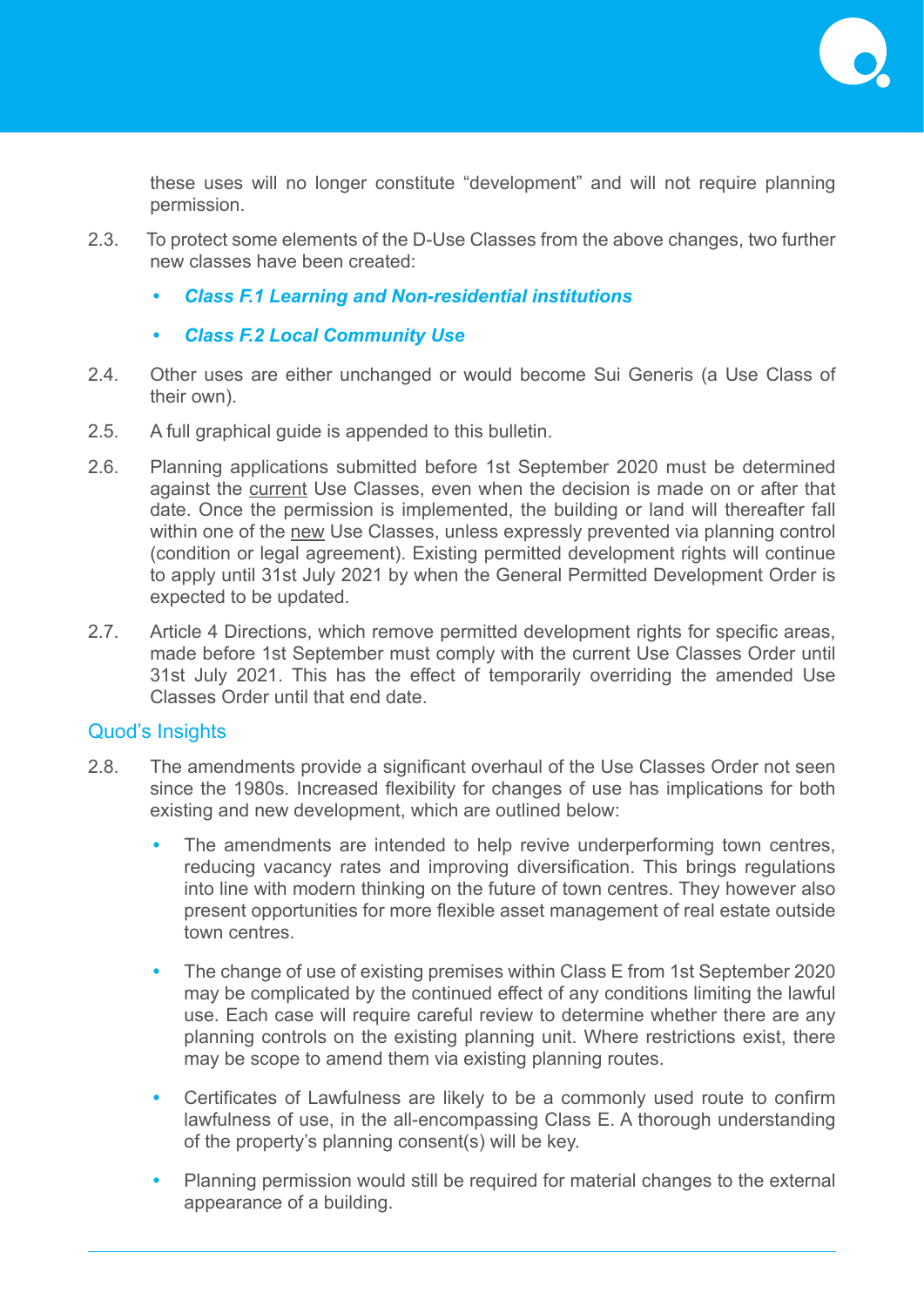

- **•** Where the new Class E allows for a broader range of uses than permitted under the current Use Classes Order on an existing building, this can form a strong 'fallback' argument for alternative development.
- The way Class E uses are described in a planning application should affect the way the scheme is assessed. If the full range of Class E uses are sought then a worst-case assessment could be undertaken. In the absence of a considered approach, the Local Planning Authority ("LPA") may look to restrict specific uses by planning condition.
- **•** In general, we can expect local authorities to seize any opportunities to regain some control over land use. Conditions on planning permissions for new development are the most likely means.
- **•** The legislation suggests a building or other land needs to be 'in use' at the end of August, in order for it be treated as Class E from the 1st September 2020. This suggests that vacant buildings at that time would not become a Class E use. This would seem at odds with the Government's intention to facilitate early reoccupation of vacant buildings.
- **Class E** includes indoor sport, recreation or fitness to visiting members of the public (i.e. gyms). However, Regulations state that it is only existing Class A1, A2, A3 and B1 uses that will be treated as Class E from the 1st September 2020. This would imply, for example, that an existing gym (currently a Class D2 use) would not benefit from the flexibility of changing to other uses, such as a shop.
- The legislation is inconsistent in that it identifies that all shops in use at the end of August will become Class E on the 1st September 2020. However, such an approach is at odds with the new classification for new 'community shops' of less than 280 square metres (i.e. Use Class F.2), which the new Use Classes Order seeks to protect.
- **•** The new Class E may create some additional uncertainty in relation to the calculation of CIL payments as it groups together uses (and Use Classes) that are currently dealt with separately in CIL charging schedules. It will be important to determine, working with the collecting authority how use (and therefore CIL charges) will be determined for new uses including Use Class E. <sup>1</sup>

<sup>1</sup>A CIL charging schedule sets the rates for CIL within a charging authority. Regulation 13 of the CIL Regulations (2010 as amended) allows differential rates to be set "by reference to different intended uses of the development". It does not require these uses to be defined with reference to the Use Classes Order. Local authorities usually define rates with a description of the use, sometimes with the Use Class as well. Existing planning permissions will continue to pay CIL based on the uses as allowed in the planning permission. For new Class E uses it is likely that a Collecting Authority will seek to charge on the basis of the actual uses as related to the description of uses in the charging schedule (eg. retail, office, workshop etc). Where uses are not known at commencement the authority will need to take a view on appropriate rates to charge – which may be defined by the description of development and/or conditions, or the most likely use, or in some cases the highest rate. If appropriate it may be worthwhile for applicants to agree to restrictions on a permission to exclude the possibility of paying a higher CIL rate where it is known that they will not be delivering certain uses within the new Class E.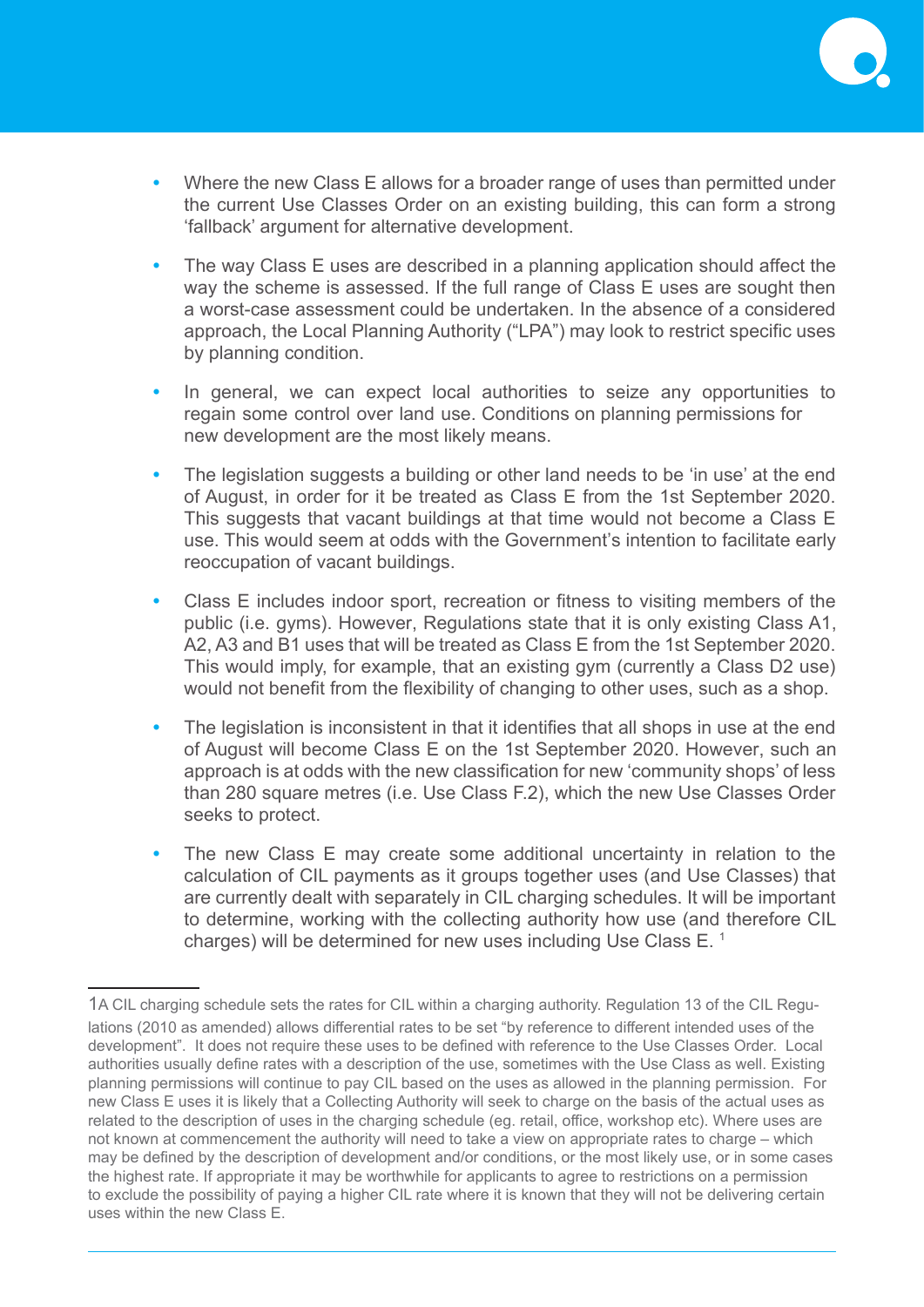

### **3. Amendments to the General Permitted Development Order**

### Existing Blocks of Flats

- 3.1. Class A "Construction of New Dwellinghouses" was introduced into Part 20 Schedule 2 of the General Permitted Development Order ("GPDO") in June 2020 and came into effect on 1st August. Part 20 now provides for the permitted development of up to two additional storeys of new flats above the top floor of a purpose-built, detached block of flats, plus associated operations.
- 3.2. However, a significant number of limitations need to be satisfied<sup>2</sup> (such as the building must have been built between 1st July 1948 and 5th March 2018) and Prior Approval must be obtained from the LPA including details on a range of matters<sup>3</sup> such as design and external appearance.

#### Existing Commercial and Mixed-use Buildings and Houses

3.3. Additions have also been introduced to the GPDO to allow upward residential extensions to existing commercial and mixed-use buildings and existing houses, including associated operations. The following Classes come into effect on 31st August 2020:

*Part 1 of Schedule 2*

**•** Class AA - enlargement of a dwellinghouse by construction of additional storeys.

 *Part 20 of Schedule 2*

- **•** Class AA new dwellinghouses on detached buildings in commercial or mixed use.
- **•** Class AB new dwellinghouses on terrace buildings in commercial or mixed use.
- **•** Class AC new dwellinghouses on terrace buildings in use as dwellinghouses.
- **•** Class AD new dwellinghouses on detached buildings in use as dwellinghouses.
- 3.4. All subject to certain limitations, the new provisions allow up to two additional storeys on existing houses of two or more storeys and one additional storey to existing one-storey houses. Up to two additional storeys may also be allowed on existing commercial buildings within certain uses.4 Part 20 restricts permitted

<sup>2</sup> The various amendments to the GPDO detailed within this Bulletin contain several limitations for development to be considered permitted. However, only a selection have been listed in this Bulletin and advice should be sought as to whether a building(s) meets the specified criteria.

<sup>3</sup> Each new Class introduced to the GPDO has specific matters which need to be addressed and material to be submitted as part of Prior Approval and not all are listed this Bulletin. Advice should be sought on the relevant matters and submission material

<sup>4</sup> Class A1 (Shops); Class A2 (Financial and professional services); Class A3 (Restaurants and cafés; Class B1(a) (Offices); Certain sui generis uses (Betting offices, payday loan shops or laundrettes); Any mix of two or more of the above uses; and, Class C3 (dwellinghouses) together with one of the above uses.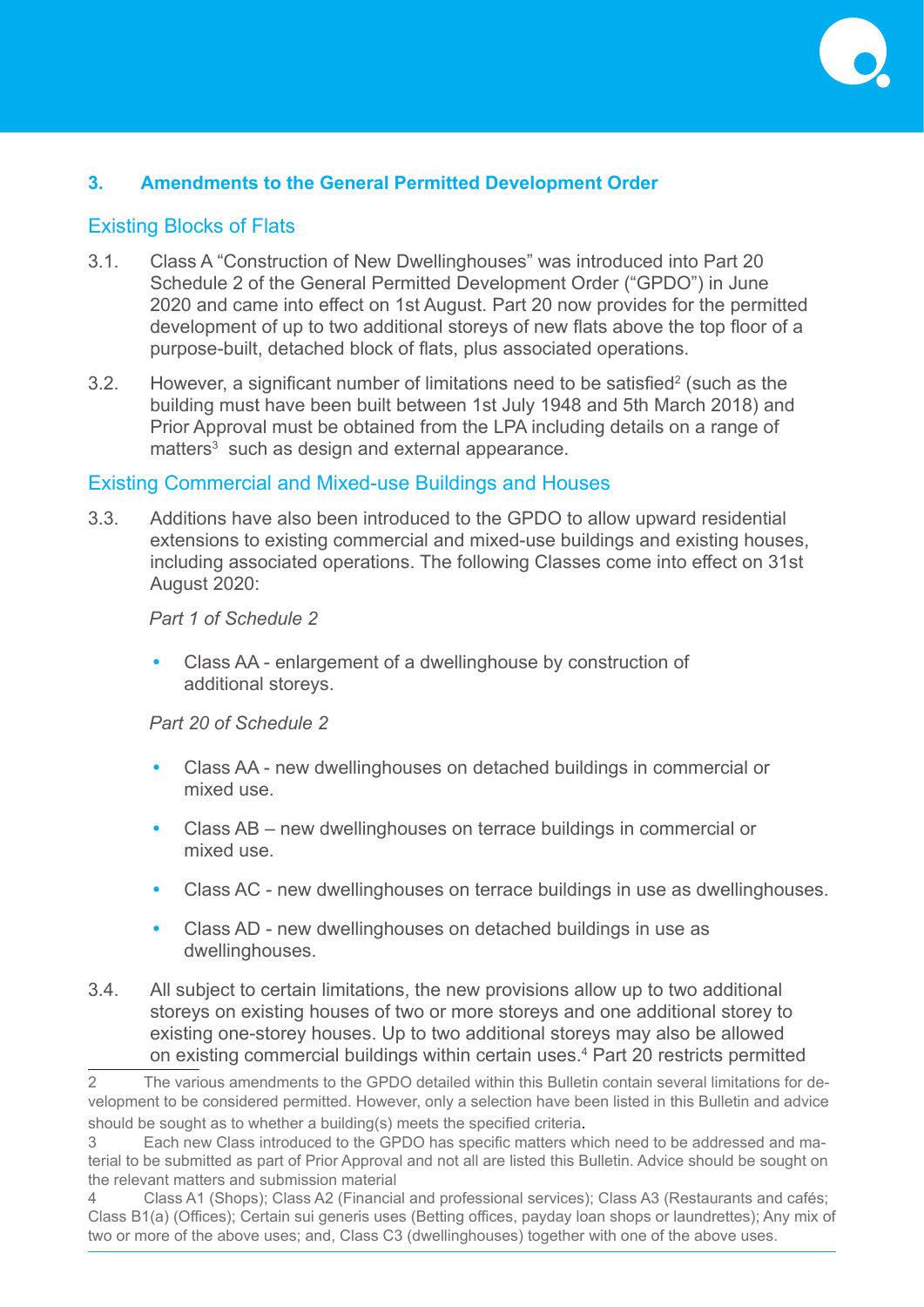

development rights to buildings constructed between 1st July 1948 and 5th March 2018, while the Part 1 amendments relate to buildings constructed between 1st July 1948 and 28th October 2018.

- 3.5. Prior Approval is also required from the LPA, which requires the submission of information depending on the Class, such as assessments of impact on amenity, daylight/sunlight and appearance.
- 3.6. Following the development, every new unit in the building must remain in residential use (Class C3) and for no other purpose.

## Demolition and Rebuilding for Housing

- 3.7. A new Class ZA "Demolition of buildings and construction of new dwellinghouses in their place" has also been introduced into Part 20 of Schedule 2 of the GPDO and comes into effect on 31st August 2020.
- 3.8. The provisions allow the demolition of a single detached, purpose built block of flats or any other single detached building comprising Class B1(a)/Class B1(b)/ Class B1(c) uses or any combination of them (which existed on 12th March 2020) and their replacement with:
	- **•** a purpose-built detached block of flats; or
	- **•** a purpose-built detached dwellinghouse.
- 3.9. There are, however, many limitations where development would still require planning permission, including the age and size of the current building $^5\,$  and where the footprint of the replacement home falls outside the current footprint.
- 3.10. Prior Approval must be obtained from the LPA with several matters to be addressed to their satisfaction (including design and amenity), supported by information including internal layouts. The LPA should determine the Prior Approval within eight weeks of validation and there is a right to appeal against non-determination.
- 3.11. There are no permitted development rights to alter the use of a home created under Class ZA.

#### Community Infrastructure Levy

3.12. Development allowed through permitted development rights meets the definition of a "planning permission" in Regulation 5 of the CIL Regulations (2010, as amended). The Development may therefore be CIL liable where a Charging Schedule is in place and where either a residential unit or more than 100 sqm of net additional GIA is created. Net additional GIA may be chargeable at the rates set out in the Charging Schedule (adjusted for inflation), although it may be exempt if it is a residential annex/extension (Reg 42a) or self-build (54a). If the existing building fails to meet the "in use" test or any demolition takes place too early, the total GIA of the whole building(s) could be CIL liable – not just the net additional floorspace.

<sup>5</sup> Constructed after 31 December 1989 or where the footprint exceeds 1,000sqm.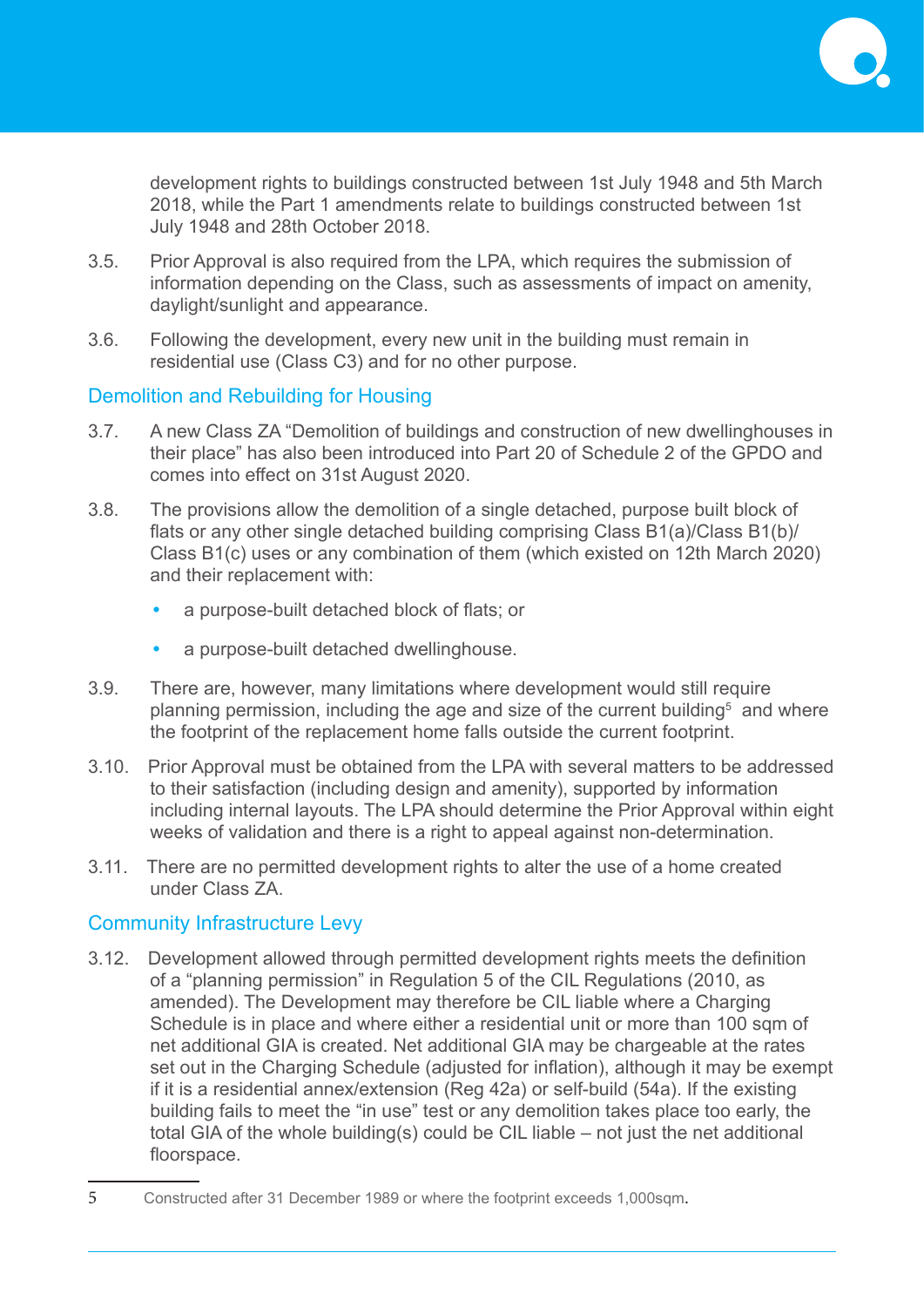3.13. The same CIL administration is required for Permitted Development as for standard planning permissions – namely you must submit relevant forms, claims for relief or exceptions and commencement notices prior to the commencement of any material operation on site.

### Quod Insights

- 3.14. The amendments to the GPDO have the potential to increase new housing delivery, subject to the various limitations being met. This will require careful review on a case-by-case basis. We have the following key insights:
	- **•** Should a proposal meet the terms of the GPDO and an Article 4 Direction restricting the rights is not in place, the principle of development will be established providing a fallback position for negotiating planning permission for a larger scheme.
	- **•** The matters to be addressed seek to ensure that the additional and new residential units are appropriately designed, and we expect LPAs to be firm on this.
	- **•** That a building must have been "constructed" before 31 December 1989 is likely to be the subject of legal interpretation and some debate.
	- **•** The draft fees for Prior Approval under Part 20 of the GPDO are identified under draft amendments to the Fee Regulations and are significantly higher than other Prior Approvals but less than that for a planning application i.e. £334 for each new unit for schemes providing 50 or fewer units (compared to £462 each), and for schemes proposing over 50 units £16,525 and an additional £100 for each new unit in excess of 50 units, up to a maximum fee of £300,000 (compared to  $£22,859 + £138$  per additional dwelling over 50 units).
	- **•** Such schemes will not be expected to provide affordable housing.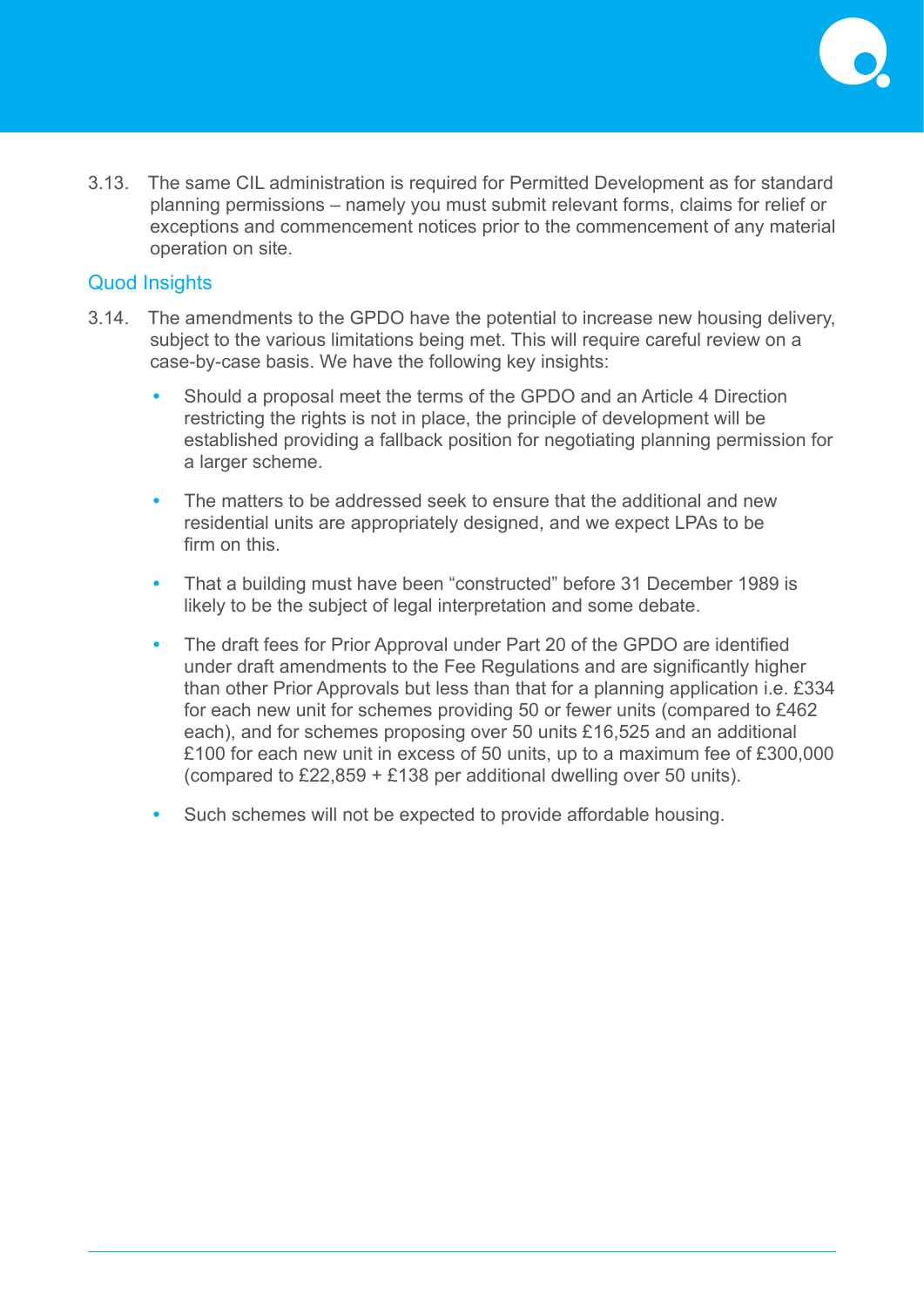# **Use Classes Regulations 2020 - guide to the changes**



Amendments to the Use Classes Order come into force on 1st September 2020 which will revoke some of the current Use Classes and create new Use Classes that are intended to better represent modern business operations.

The table below summarises the changes, setting out those uses that will change as part of the new regime. Please note to allow for easy comparison, the exact wording definition is not replicated below.

| <b>Use</b>                                                                                                                                              | <b>Use Classes Order</b><br>1987 (as amended)<br>(up to 31st August<br>2020) | <b>Use Classes</b><br><b>Regulations 2020</b><br>(from 1st September<br>2020) |
|---------------------------------------------------------------------------------------------------------------------------------------------------------|------------------------------------------------------------------------------|-------------------------------------------------------------------------------|
| Shops (Retail)                                                                                                                                          | A <sub>1</sub>                                                               | E                                                                             |
| Shops (Retail) (not more than 280 sqm (net sales area))<br>mostly selling essential goods, including food and at least<br>1km from another shop         | A <sub>1</sub>                                                               | F <sub>.2</sub>                                                               |
| <b>Financial and Professional Services</b>                                                                                                              | A <sub>2</sub>                                                               | Е                                                                             |
| <b>Cafes or Restaurants</b>                                                                                                                             | A <sub>3</sub>                                                               | Е                                                                             |
| <b>Drinking Establishments / Pubs</b>                                                                                                                   | A <sub>4</sub>                                                               | <b>Sui Generis</b>                                                            |
| <b>Hot Food Takeaways</b>                                                                                                                               | A <sub>5</sub>                                                               | <b>Sui Generis</b>                                                            |
| <b>Business - Offices</b>                                                                                                                               | B <sub>1</sub> a                                                             | E                                                                             |
| Business - Research and development of products or<br>processes                                                                                         | B <sub>1</sub> b                                                             | E                                                                             |
| <b>Business - Industrial processes</b>                                                                                                                  | B <sub>1c</sub>                                                              | E                                                                             |
| Medical or health centres, crèches, day nurseries,<br>day centres                                                                                       | D <sub>1</sub>                                                               | Е                                                                             |
| Schools, education centres, museums, public libraries, public<br>halls, exhibition halls, places of worship or religious<br>instruction, law courts     | D <sub>1</sub>                                                               | F.1                                                                           |
| Hall or meeting place for the principal use of the<br>local community                                                                                   | D <sub>1</sub>                                                               | F.2                                                                           |
| Cinemas, concert halls, bingo halls, dance halls                                                                                                        | D <sub>2</sub>                                                               | <b>Sui Generis</b>                                                            |
| Gyms, indoor sport, recreation or fitness facilities (not<br>involving motorised vehicles or firearms) principally to visiting<br>members of the public | D <sub>2</sub>                                                               | Е                                                                             |
| Indoor or outdoor swimming baths, skating<br>rinks, outdoor sports facilities or recreation grounds (not<br>involving motorised vehicles or firearms)   | D <sub>2</sub>                                                               | F.2                                                                           |

For more information about these changes please contact us on: **Quod - hello@quod.com - www.quod.com** The table above provides a guide summarising the changes effected by the Town and Country Planning (Use Classes) (Amendment) Regulations 2020, demonstrating the changes that will take effect from 1 September 2020. Please note this information is in summary format only.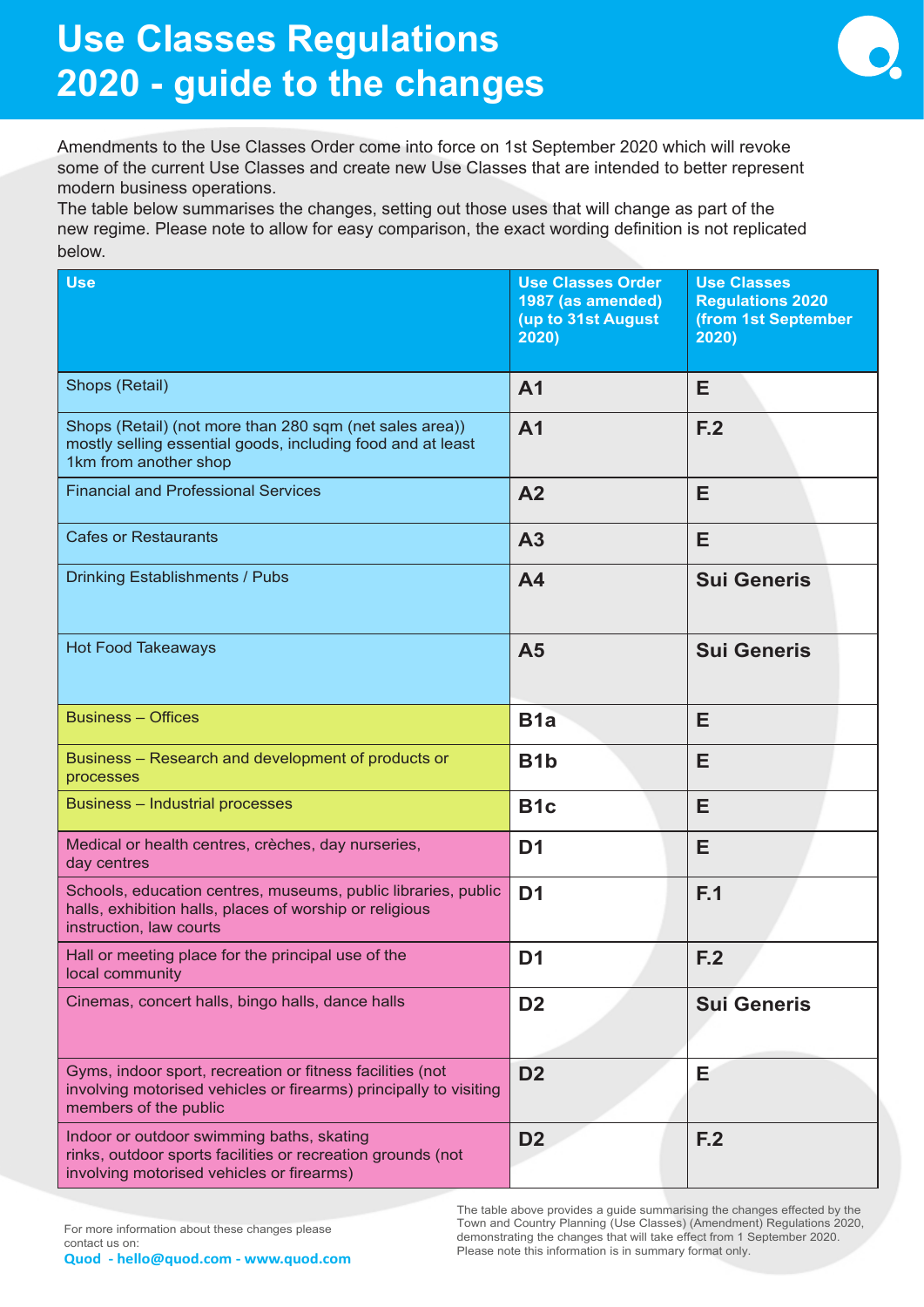# **Use Classes Regulations 2020 - the new Use Classes Order**



The table below provides a consolidated version of the uses within the Use Classes Order, coming into force on 1st September 2020. This is provided for information purposes only.

| F              | <b>Commercial, Business and Service</b><br>Use, or part use, for all or any of the following purposes—<br>(a) for the display or retail sale of goods, other than hot food,<br>principally to visiting members of the public,                                                                                                                                                                                                                                                                                                                                                                                  | C1             | <b>Hotels</b><br>Use as a hotel or as a boarding or guest house where, in<br>each case, no significant element of care is provided.                                                                                                                                                                                                                                                                                                                                                                                                                                                                                                                            |
|----------------|----------------------------------------------------------------------------------------------------------------------------------------------------------------------------------------------------------------------------------------------------------------------------------------------------------------------------------------------------------------------------------------------------------------------------------------------------------------------------------------------------------------------------------------------------------------------------------------------------------------|----------------|----------------------------------------------------------------------------------------------------------------------------------------------------------------------------------------------------------------------------------------------------------------------------------------------------------------------------------------------------------------------------------------------------------------------------------------------------------------------------------------------------------------------------------------------------------------------------------------------------------------------------------------------------------------|
|                | (b) for the sale of food and drink principally to visiting members<br>of the public where consumption of that food and drink is<br>mostly undertaken on the premises,<br>(c) for the provision of the following kinds of services principally<br>to visiting members of the public-<br>i. financial services,<br>ii. professional services (other than health or medical services),<br><b>or</b><br>iii. any other services which it is appropriate to provide in a                                                                                                                                            | C <sub>2</sub> | <b>Residential Institutions</b><br>Use for the provision of residential accommodation and<br>care to people in need of care (other than a use within<br>class C3 (dwellinghouses).<br>Use as a hospital or nursing home.<br>Use as a residential school, college or training centre.                                                                                                                                                                                                                                                                                                                                                                           |
|                | commercial, business or service locality,<br>(d) for indoor sport, recreation or fitness, not involving motorised<br>vehicles or firearms, principally to visiting members of the public,<br>(e) for the provision of medical or health services, principally to<br>visiting members of the public, except the use of premises<br>attached to the residence of the consultant or practitioner,<br>(f) for a creche, day nursery or day centre, not including a<br>residential use, principally to visiting members of the public,<br>$(g)$ for-<br>i. an office to carry out any operational or administrative | C <sub>2</sub> | <b>Secure Residential Institutions</b><br>Use for the provision of secure residential<br>accommodation, including use as a prison, young<br>offenders institution, detention centre, secure training<br>centre, custody centre, short-term holding centre, secure<br>hospital, secure local authority accommodation or use as<br>military barracks.                                                                                                                                                                                                                                                                                                            |
|                | functions,<br>ii. the research and development of products or processes, or<br>iii. any industrial process, being a use, which can be carried out<br>in any residential area without detriment to the amenity of that<br>area by reason of noise, vibration, smell, fumes, smoke, soot,<br>ash, dust or grit.                                                                                                                                                                                                                                                                                                  | $\bf C3$       | <b>Dwellinghouses</b><br>Use as a dwellinghouse (whether or not as a sole or main<br>residence) by-<br>(a) a single person or by people to be regarded as forming<br>a single household;                                                                                                                                                                                                                                                                                                                                                                                                                                                                       |
| F <sub>1</sub> | <b>Learning and Non-Residential Institutions</b><br>Any use not including residential use-<br>(a) for the provision of education,<br>(b) for the display of works of art (otherwise than for sale or<br>hire),                                                                                                                                                                                                                                                                                                                                                                                                 |                | (b) not more than six residents living together as a single<br>household where care is provided for residents; or<br>(c) not more than six residents living together as a single<br>household where no care is provided to residents (other<br>than a use within Class C4).                                                                                                                                                                                                                                                                                                                                                                                    |
|                | (c) as a museum,<br>(d) as a public library or public reading room,<br>(e) as a public hall or exhibition hall,<br>(f) for, or in connection with, public worship or religious<br>instruction,<br>$(g)$ as a law court.                                                                                                                                                                                                                                                                                                                                                                                        | C <sub>4</sub> | <b>Houses in Multiple Occupation</b><br>Small shared houses occupied by between three and six<br>unrelated individuals, as their only or main residence, who<br>share basic amenities such as a kitchen or bathroom.                                                                                                                                                                                                                                                                                                                                                                                                                                           |
| F <sub>2</sub> | <b>Local Community</b><br>Use $as$ —<br>(a) a shop mostly selling essential goods, including food, to<br>visiting members of the public in circumstances where-<br>i. the shop's premises cover an area not more than 280 metres<br>square, and<br>ii. there is no other such facility within 1000 metre radius of the<br>shop's location,<br>(b) a hall or meeting place for the principal use of the local<br>community,<br>(c) an area or place for outdoor sport or recreation, not involving<br>motorised vehicles or firearms,<br>(d) an indoor or outdoor swimming pool or skating rink.                | <b>SG</b>      | <b>Sui Generis</b><br>No class specified in Schedule 1 or 2 includes use -<br>(a) as a theatre,<br>(b) as an amusement arcade or centre, or a funfair,<br>(c) as a launderette,<br>(d) for the sale of fuel for motor vehicles,<br>(e) for the sale or display for sale of motor vehicles,<br>(f) for a taxi business or business for the hire of motor<br>vehicles.<br>(g) as a scrapyard, or a yard for the storage or distribution<br>of minerals or the breaking of motor vehicles,<br>(h) for any work registrable under the Alkali, etc. Works<br>Regulation Act 1906,<br>(i) as a hostel,<br>(j) as a waste disposal installation for the incineration, |
| <b>B2</b>      | <b>General Industrial</b><br>Use for the carrying on of an industrial process other than one<br>falling within the uses described in Class E, sub-paragraph (g)<br>(shown above).                                                                                                                                                                                                                                                                                                                                                                                                                              |                | chemical treatment or landfill of hazardous waste,<br>(k) as a retail warehouse club being a retail club where<br>goods are sold, or displayed for sale, only to persons who<br>are members of that club,<br>(I) as a night-club,<br>(m) as a casino,<br>(n) as a betting office,                                                                                                                                                                                                                                                                                                                                                                              |
| <b>B8</b>      | <b>Storage or Distribution</b><br>Use for storage or as a distribution centre.                                                                                                                                                                                                                                                                                                                                                                                                                                                                                                                                 |                | (o) as a pay day loan shop,<br>(p) as a public house, wine bar, or drinking establishment,<br>(q) as a drinking establishment with expanded food<br>provision,<br>(r) as a hot food takeaway for the sale of hot food where                                                                                                                                                                                                                                                                                                                                                                                                                                    |
| contact us on: | For more information about these changes please<br>Quod - hello@quod.com - www.quod.com                                                                                                                                                                                                                                                                                                                                                                                                                                                                                                                        |                | consumption of that food is mostly undertaken off the<br>premises,<br>(s) as a venue for live music performance,<br>(t) a cinema,<br>(u) a concert hall,<br>(v) a bingo hall,<br>$(x)$ a dance hall.                                                                                                                                                                                                                                                                                                                                                                                                                                                           |